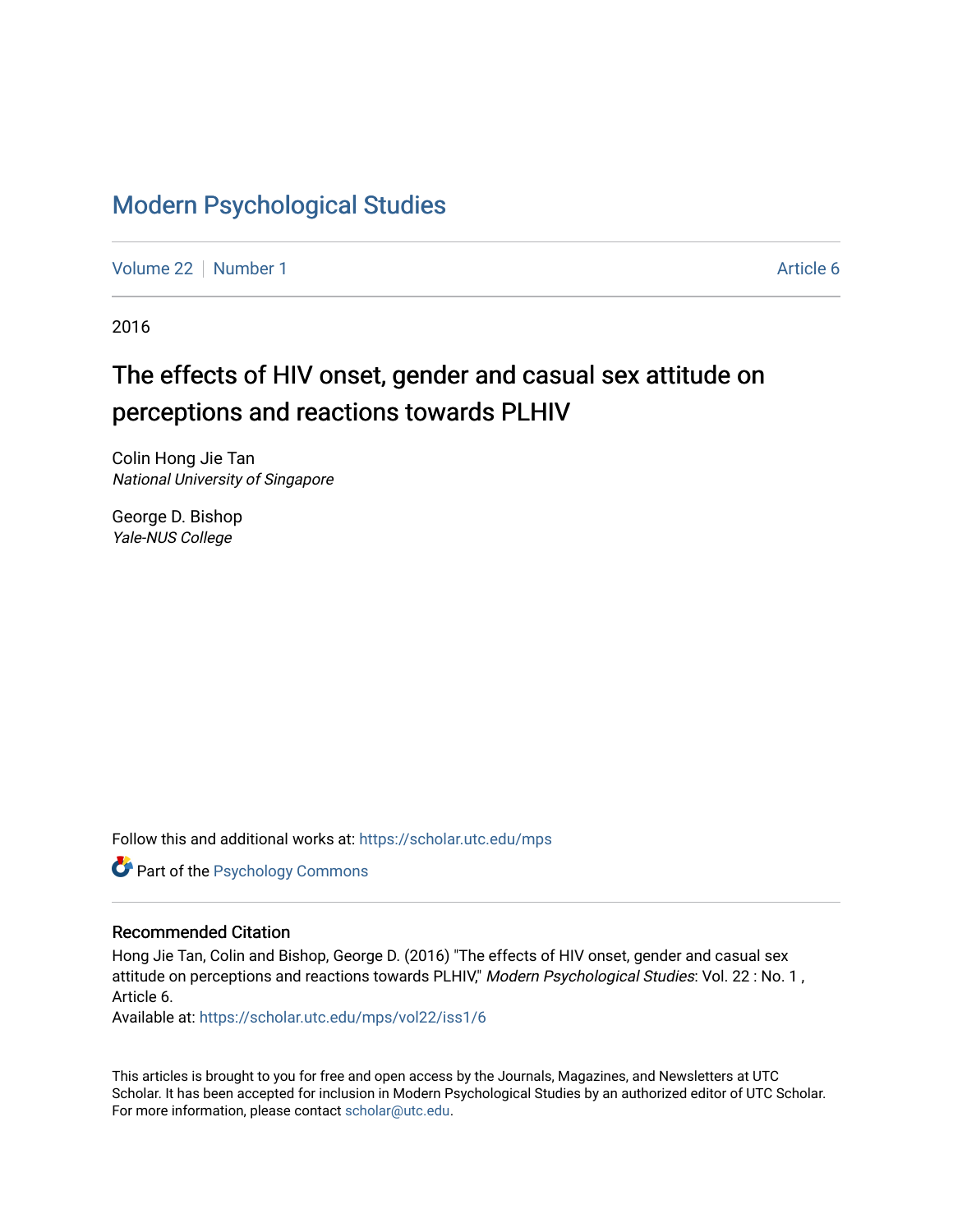# **The Effects of HIV Onset, Gender and Casual Sex Attitude on Perceptions and Reactions towards PLHIV**

Colin Hong Jie Tan and George D. Bishop National University of Singapore and Yale-NUS College

#### *Abstract*

*The present study examined undergraduates' attributions (control, responsibility and blame), emotional responses (anger and sympathy) and helping intentions (personal help and support for institutional assistance) towards PLHIV in Singapore. A 2 x 2 between-subjects design using vignettes systematically manipulated HIV onset controllability (high: casual sex / low: unfaithful spouse) and PLHIV gender (male/female). Two hundred fiftythree undergraduates from the National University of Singapore participated in the study. Significant main effects of HIV onset controllability were found for participants' attributions, emotional responses and support for institutional assistance. A marginally significant main effect of HIV onset controllability was found for participants' personal helping intentions. A significant main effect of PLHIV gender was found for participants' sympathy. Participants' emotional responses mediated the relationship between attributions of control and support for institutional assistance. Participants' attitudes towards casual sex also moderated their anger and support for institutional assistance towards PLHIV with differing HIV onset conditions. Theoretical and practical implications are discussed* 

#### **Introduction**

There were 4558 HIV positive Singapore residents as of end 2013, most of whom contracted HIV through sexual transmission (Ministry of Health, 2014). These individuals are often ostracised or blamed for contracting HIV because they are presumed to be responsible for its onset (Herek, 1999). This contributes to the maintenance of HIV stigma, which remains widespread among the general population and health professionals in Singapore (Singh, 2013; Wong et al., 2012). HIV stigma can result in social rejection for people living with HIV (PLHIV) (Herek, 1999; Wong et al., 2012). PLHIV also experience discrimination in employment and healthcare (Chua, 2009; Wong, et al., 2012). This affects their general well-being and livelihood.

HIV stigma also hinders the effectiveness of HIV testing targeted at the general population and HIV risk groups as it has been cited as one of the chief reasons behind the low uptake of voluntary HIV testing in Singapore (Wong et al., 2012). Given the wide-ranging impact of HIV stigma, numerous studies have attempted to understand its components and processes so as to facilitate measures that can better address this issue.

HIV remains a strongly stigmatised disease owing to four features: it is perceived to be caused by the victim, perceived to deteriorate over time, is infectious and inflicts obvious physical effects at late stages (Goffman, 1961; Jones, et al., 1984). Most studies have focused on the first feature in order to understand the attributions of control, blame and responsibility that underlie HIV stigma (Miller, Fellows, & Kizito, 2007). These studies were based on attribution theory, which states that individuals tend to seek information to explain the occurrence of an incident leading to negative consequences (Weiner, 1974). This results in attributions of control over the cause of the incident, the responsibility of individuals involved, and the blame that they must shoulder for the negative result (Weiner, 1974). Further research has extended the attributional process to consider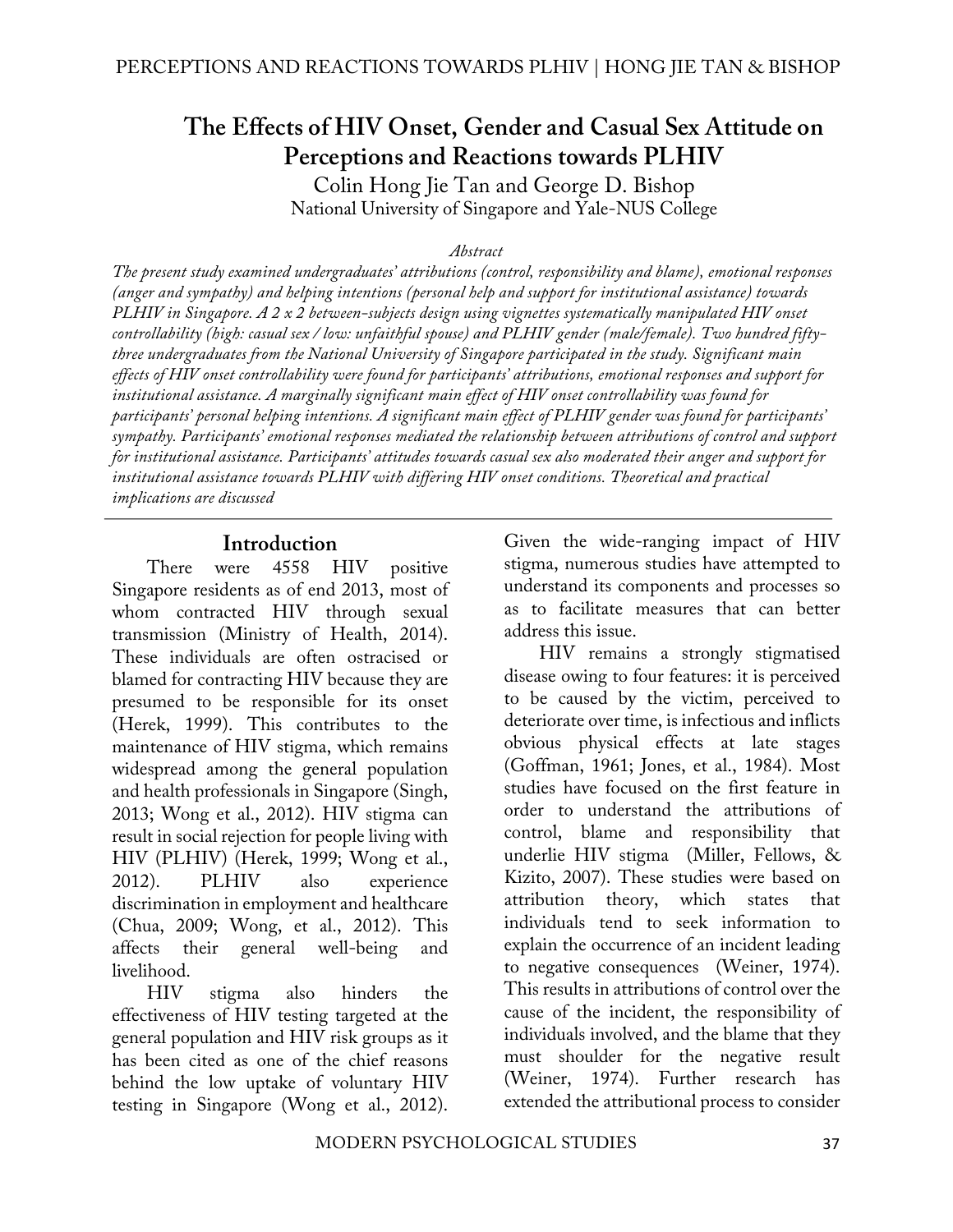its effects on emotional and behavioural responses (Weiner, 1980). This forms the basis of an attributional helping model, which maps how attributions of control, blame and responsibility influence emotional and helping responses towards victims of negative incidents (Weiner, 1980; Weiner, Perry, & Magnusson, 1988).

Evidence has shown that the attributional helping model can predict emotional and helping responses towards PLHIV (Cobb & de Chabert, 2002; Dooley, 1995; Seacat, Hirschman, & Mickelson, 2007; Weiner et al., 1988). Specifically, individuals respond with more anger, less sympathy and less willingness to help towards PLHIV who are attributed greater control, blame and responsibility for the onset of their HIV condition (Mantler et al., 2003; Seacat et al., 2007). Additionally, emotional responses mediate the effect of control attributions on helping intentions (Seacat et al., 2007). These findings have been reported across different populations ranging from university and health care students to HIV social service providers (Cobb & de Chabert, 2002; Philip, Chadee, & Yearwood, 2014; Watson, Guagnano, & Davis, 2012). The attributional helping model also appears to have cross-cultural validity as it has been supported by research conducted in individualistic and collectivistic cultures (Miller et al., 2007; Weiner, 1995; Zhang, Rivkin, & An, 2013).

Subsequent studies have expanded the attributional helping model in the context of HIV by examining additional variables that influence attributions of control, blame and responsibility as well as emotional and helping responses towards PLHIV. These variables include mode of transmission as well as sexual orientation and PLHIV gender (Cobb & de Chabert, 2002; Dooley, 1995; Seacat et al., 2007). Of particular interest is the effect of PLHIV gender on attributions

and responses towards PLHIV. Despite evidence showing that female PLHIV experience higher levels of HIV stigma (UNAIDS, 2007), Borchert and Rickabaugh (1995) found that male PLHIV were attributed greater control as compared to female PLHIV for their HIV condition regardless of transmission mode. However, attribution of control was presented as the sum of participants' attributions of blame and responsibility in that study. This differed from later research on the attributional helping model, which suggested that attributions of control, blame and responsibility should be measured separately (Mantler et al., 2003; Weiner, 1995). Miller et al. (2007) also found that Kenyan participants attributed similar levels of blame to female and male PLHIV. However, Miller et al. did not assess attributions of control and responsibility towards female and male PLHIV. Lastly, Cobb and de Chabert (2002) reported that participants were more willing to help female PLHIV who had engaged in high risk behaviours because people are more socially inclined to help females as compared to males. However, Cobb and de Chabert had only examined social service providers' attributions, anger and helping responses towards female PLHIV who had engaged in high risk behaviours (ie. had high HIV onset controllability).

Given the limitations of these studies, it is worth exploring how PLHIV gender influences students' attributions, emotional responses and helping intentions towards PLHIV in both high and low HIV onset controllability conditions. As masculinity is associated with having greater behavioural and emotional control, it is possible that male PLHIV will be attributed greater control, blame and responsibility over their HIV condition as compared to female PLHIV (Borchert & Rickabaugh, 1995). Given the links among attributions of control,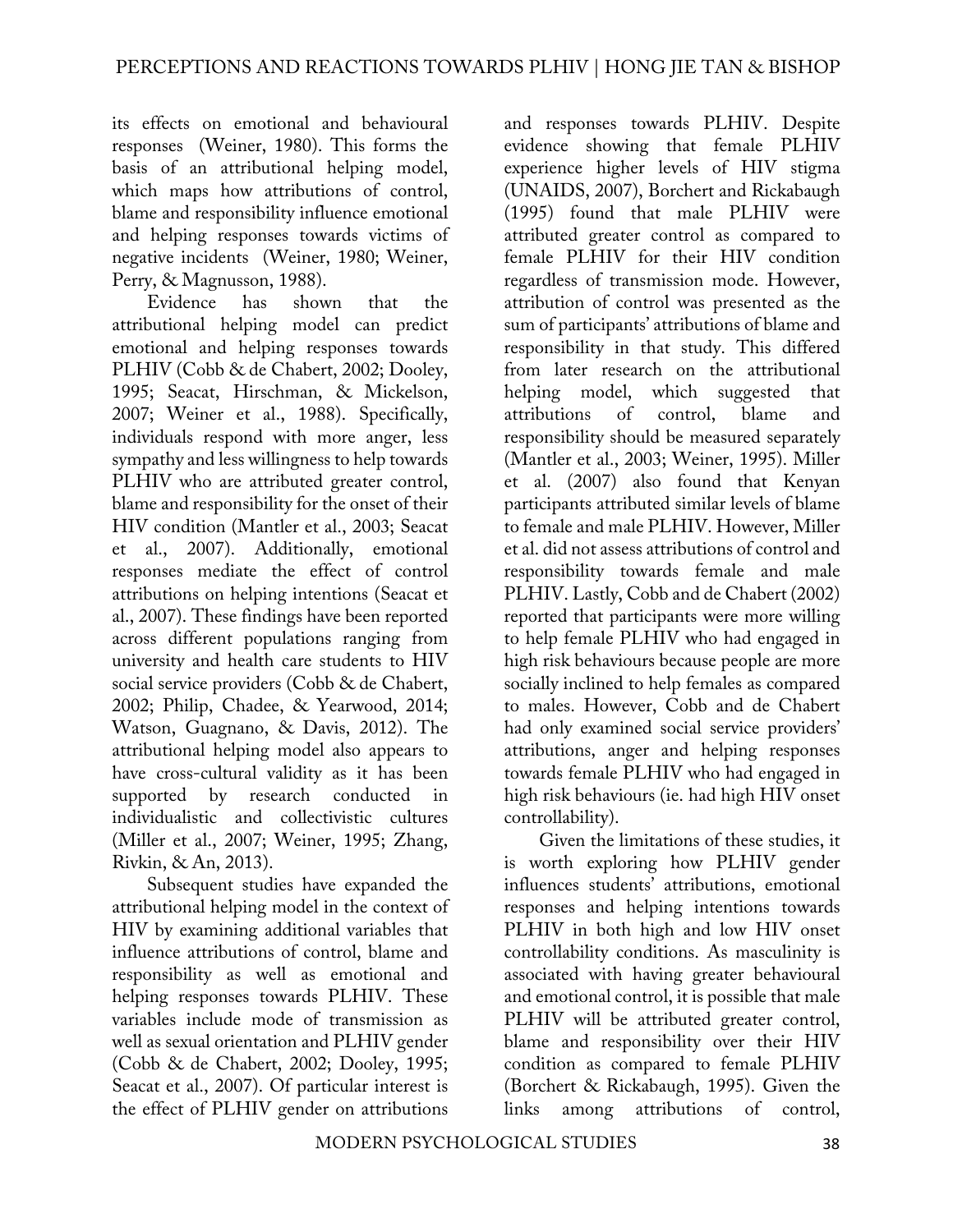emotional responses and helping intentions outlined in the attributional helping model, it is predicted that female PLHIV will elicit more sympathy and less anger as compared to male PLHIV. Participants will also be more willing to render personal and institutional assistance to female PLHIV.

Another reason for examining the impact of PLHIV gender in our study is the paucity of research in this area. Few studies have attempted to manipulate the gender of PLHIV or portray female PLHIV in their hypothetical scenarios (Borchert & Rickabaugh, 1995; Cobb & de Chabert, 2002; Seacat et al., 2007). Instead, most studies chose to depict male or genderneutral PLHIV in their vignettes (Dooley, 1995; Mantler et al., 2003; Philip et al., 2014; Seacat et al., 2007; Watson et al., 2012; Zhang et al., 2013). This underrepresentation of female PLHIV is surprising given that 44% of adults living with HIV globally are female (UNAIDS, 2013). By examining attributions of blame, control and responsibility as well as emotional and helping responses towards both male and female PLHIV, this study hopes to address the gender imbalance in portrayals of PLHIV in extant literature.

Research on the attributional helping model also suggested that evaluators' attitudes towards casual sex might influence their emotional reactions and behavioural responses towards PLHIV (Seacat et al., 2007). This effect might be more pronounced for female PLHIV with high HIV onset controllability due to societal norms about female sexual behaviour. Specifically, females who engage in casual sex are perceived more negatively than males (Milhausen & Herold, 2002; Sprecher, Regan, McKinney, Maxwell, & Wazienski, 1997). Additionally, these perceptions might be held more strongly by participants with less accepting attitudes towards casual sex. The present study seeks to

test these postulations by examining whether participants' attitudes towards casual sex moderate the effect of female PLHIV's HIV onset controllability on their emotional and helping responses.

The current study seeks to reaffirm the attributional helping model by examining how the systematic manipulation of HIV onset controllability and PLHIV gender will influence undergraduates' attributions, emotional responses and helping intentions towards PLHIV in Singapore. Hypothesis 1 states that HIV onset controllability will affect participants' attributions, emotional reaction and helping intentions towards PLHIV. High HIV onset controllability (ie. contracting HIV through casual sex) will elicit stronger attributions (ie. greater control, blame and responsibility), more negative emotions (ie. greater anger and less sympathy) and decrease evaluators' willingness to help (ie. reduced personal assistance and support for institutional assistance) as compared to low HIV onset controllability (ie. contracting HIV through an unfaithful partner). Hypothesis 2 states that PLHIV gender will affect participants' attributions, emotional reaction and helping intentions towards PLHIV. Female PLHIV will elicit weaker attributions, less negative emotions and increase evaluators' willingness to help as compared to male PLHIV.

The present research also seeks to build upon the attributional helping model by examining the mediational processes outlined in the model and the potential moderating effect of attitudes towards casual sex. Hypothesis 3 states that participants' emotional reactions will mediate the effect of their attributions of control on their helping intentions. Specifically, participants' anger and sympathy will mediate the relation between their attributions of control and their willingness to personally assist the PLHIV. Their anger and sympathy will also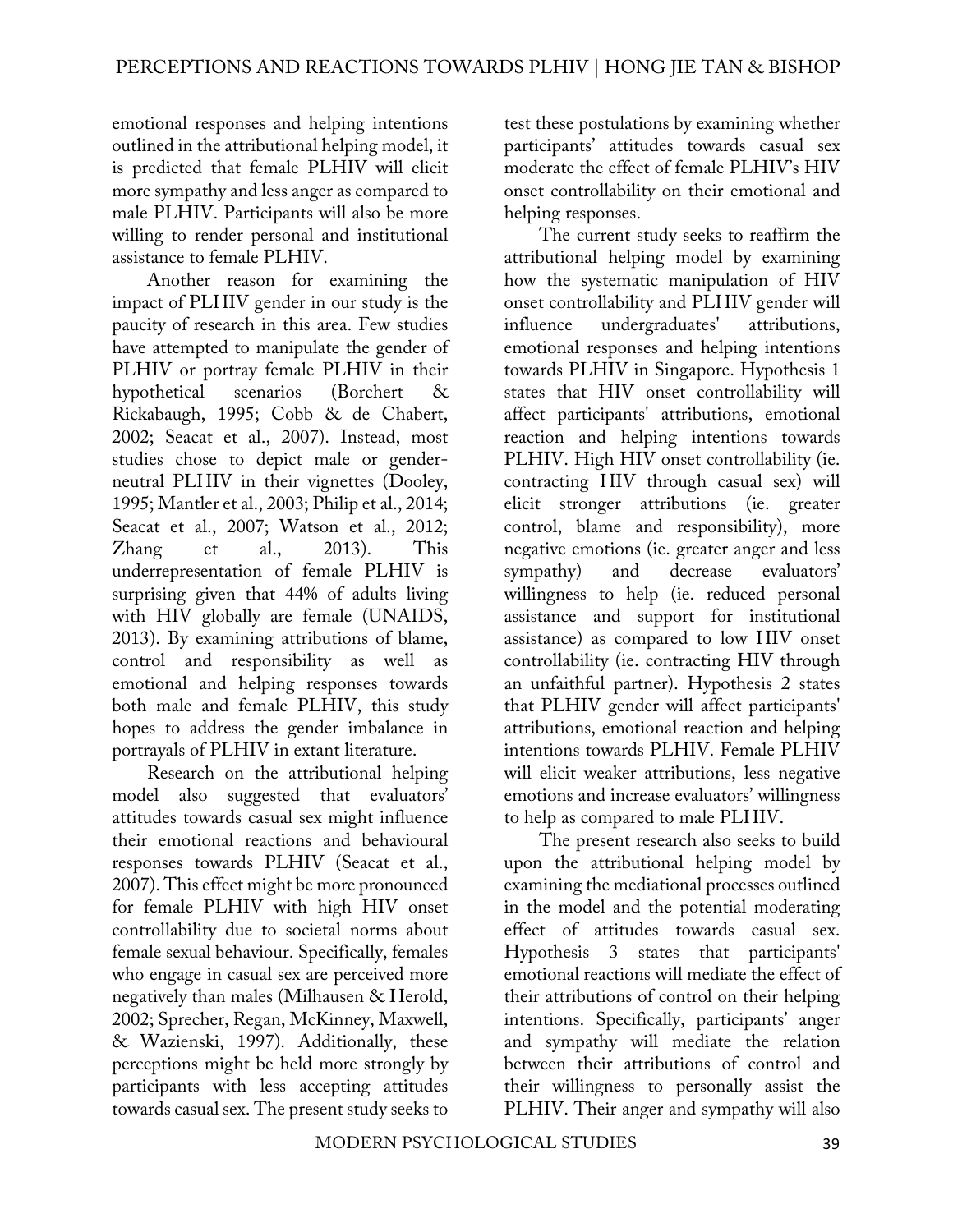mediate the relation between their attributions of control and their support for institutional assistance for PLHIV. Hypothesis 4 states that attitudes towards casual sex will moderate the effect of female PLHIV's HIV onset controllability on participants' emotional and helping responses towards her. Specifically, participants with less accepting attitudes towards casual sex will report more negative emotions and be less willing to help female PLHIV with high HIV onset controllability as compared to participants with more accepting attitudes towards casual sex. No difference will be observed in their responses towards female PLHIV with low HIV onset controllability.

#### **Methods**

## **Participants**

Study participants consisted of 253 undergraduate students from the National University of Singapore. 180 participants signed up as part of their research participation (RP) requirement for introductory psychology modules, and were awarded 1 RP point for their participation. The remaining 73 participants were recruited via word-of-mouth, and were not reimbursed for their participation.

A majority of participants was female (65.6%), with a mean age of 20.74 years (SD = 1.728) and an age range of 19 to 27. The participants were predominantly Han Chinese (88.9%), followed by Indian (6.1%), Malay (3.3%), and other ethnicities (2.4%). **Materials**

**Vignettes**: The four vignettes portrayed a fictitious PLHIV who had recently been diagnosed with HIV. PLHIV gender (male/female) and HIV onset controllability (high onset control: casual sex / low onset control: unfaithful partner) were manipulated across the four vignettes to create a 2 x 2 between subjects design. Participants were required to complete two manipulationcheck items after reading the vignette to ensure that the manipulated variables (ie. the PLHIV's gender and how he/she contracted HIV) had been clearly communicated to them.

**Measures:** Participants were required to complete an accompanying questionnaire after reading the vignette. This questionnaire assessed (a) participants' attributions of control, responsibility and blame for the PLHIV portrayed in the vignette; (b) participants' emotional responses (ie. anger and sympathy) towards the PLHIV; (c) participants' helping responses towards the PLHIV (ie. their willingness to personally assist the PLHIV and their support for institutional assistance for the PLHIV); and (d) participants' attitude towards casual sex. Participants' demographic information (ie. age, gender and ethnicity) was also recorded.

Attributions. Participants' attributions of control, responsibility and blame were measured with three separate 4-item scales adapted from Manter et al. (2003). Items were scored on a 7-point Likert scale ranging from 1 (Strongly Disagree) to 7 (Strongly Agree), with each scale containing two reverse-scored items. Example items from the control, responsibility and blame scales for the male PLHIV (John) condition are "John had no personal control over contracting HIV", "John is accountable for contracting HIV" and "It is John's fault that he contracted HIV" respectively. Participants could score a maximum of 28 points for each scale, with higher scores indicating greater attributions of control, responsibility and blame to the PLHIV for contracting HIV. All three scales had good internal reliabilities in the present study, with  $\alpha$  = .89 for control,  $\alpha$  = .88 for blame and  $\alpha$  = .91 for responsibility. This matched previous studies that reported good internal reliabilities ( $α<sub>s</sub>$ )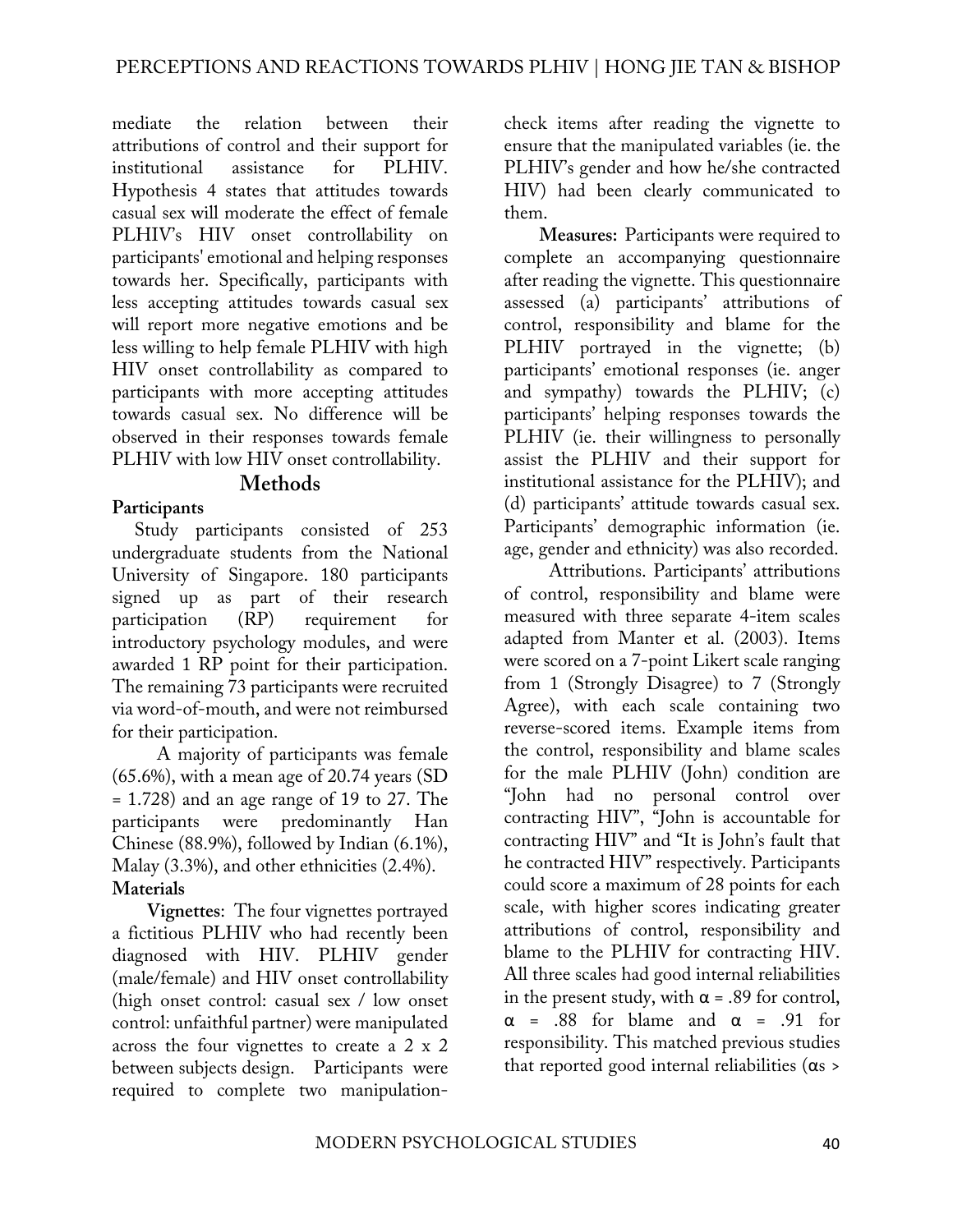.80) for the three scales (Mantler et al., 2003; Seacat et al., 2007).

Emotional responses. The degrees of anger and sympathy that participants felt towards PLHIV in the vignette were assessed by two scales adapted from Mantler et al. (2003). Participants' anger and sympathy were measured with four and three items respectively on 7-point Likert scales ranging from 1 (Strongly Disagree) to 7 (Strongly Agree). Two items were reverse scored within each scale. Example items include "I am angry with John" and "I have sympathy for John". The anger and sympathy scales had maximum scores of 28 and 21 points respectively, with higher scores indicating greater anger and sympathy towards the PLHIV. Both scales had good internal reliabilities of  $\alpha$  = .87 in the present study. This was similar to previous studies that reported good internal reliabilities (αs > .80 and  $\alpha$ s > .85 respectively) for the anger and sympathy scales (Mantler et al., 2003; Seacat et al., 2007).

Helping intentions. Participants' support for institutional assistance and personal helping intentions towards PLHIV in the vignette were separately assessed with two scales. The 2-item Support for Institutional Help scale was adapted from Mantler et al. (2003) and used to measure participants' support for governments and hospitals helping the PLHIV. Items include "John deserves the best possible treatment by doctors, nurses, and all hospital staff" and "The government should help John". Participants rated themselves on a 7-point Likert scale ranging from 1 (Strongly Disagree) to 7 (Strongly Agree) for a maximum of 14 points, with higher scores indicating greater support for institutional assistance for PLHIV. Internal reliability  $(\alpha)$ = .75) of the Support for Institutional Help scale in the present study was acceptable,

albeit slightly poorer than the alpha  $(\alpha = .80)$ reported by Mantler et al..

Participants' willingness to help the PLHIV portrayed in the vignette on a personal capacity was measured with the 6 item Personal Helping Intention Scale adapted from Seacat et al. (2007). Example items include "Accompany John to a HIV/AIDS support group". Participants rated themselves on a 7-point Likert scale ranging from 1 (Strongly Disagree) to 7 (Strongly Agree) for a maximum of 42 points, with higher scores indicating greater willingness to personally assist PLHIV. Internal reliability for the 6-item Personal Helping Intentions scale was good  $(\alpha = .88)$ in the present study. This is similar to the alpha ( $\alpha$  = .88) reported by Seacat et al..

Attitude towards casual sex. The 10 item permissiveness subscale of the Brief Sexual Attitudes Scale was used to assess participants' attitudes towards casual sex (Hendrick, Hendrick, & Reich, 2006). This adaptation was necessary as only permissiveness assessed individuals' attitudes towards casual sex; the other three subscales (sexual practices, communion, instrumentality) assessed the emotional and physical aspects of sexual behaviours, and were irrelevant to the purposes of the present study (Hendrick et al., 2006). Independent use of the permissiveness subscale has also been endorsed by its creators, thus justifying the adaptation in the present study (Hendrick & Hendrick, 1987; Hendrick et al., 2006).

Participants rated their attitudes on a 7-point Likert scale ranging from 1 (Strongly Disagree) to 7 (Strongly Agree) for a maximum score of 70 points. Higher scores indicated more accepting attitudes towards casual sex. Example items include "Casual sex is acceptable" and "I do not need to be committed to a person to have sex with him/her". Internal reliability of the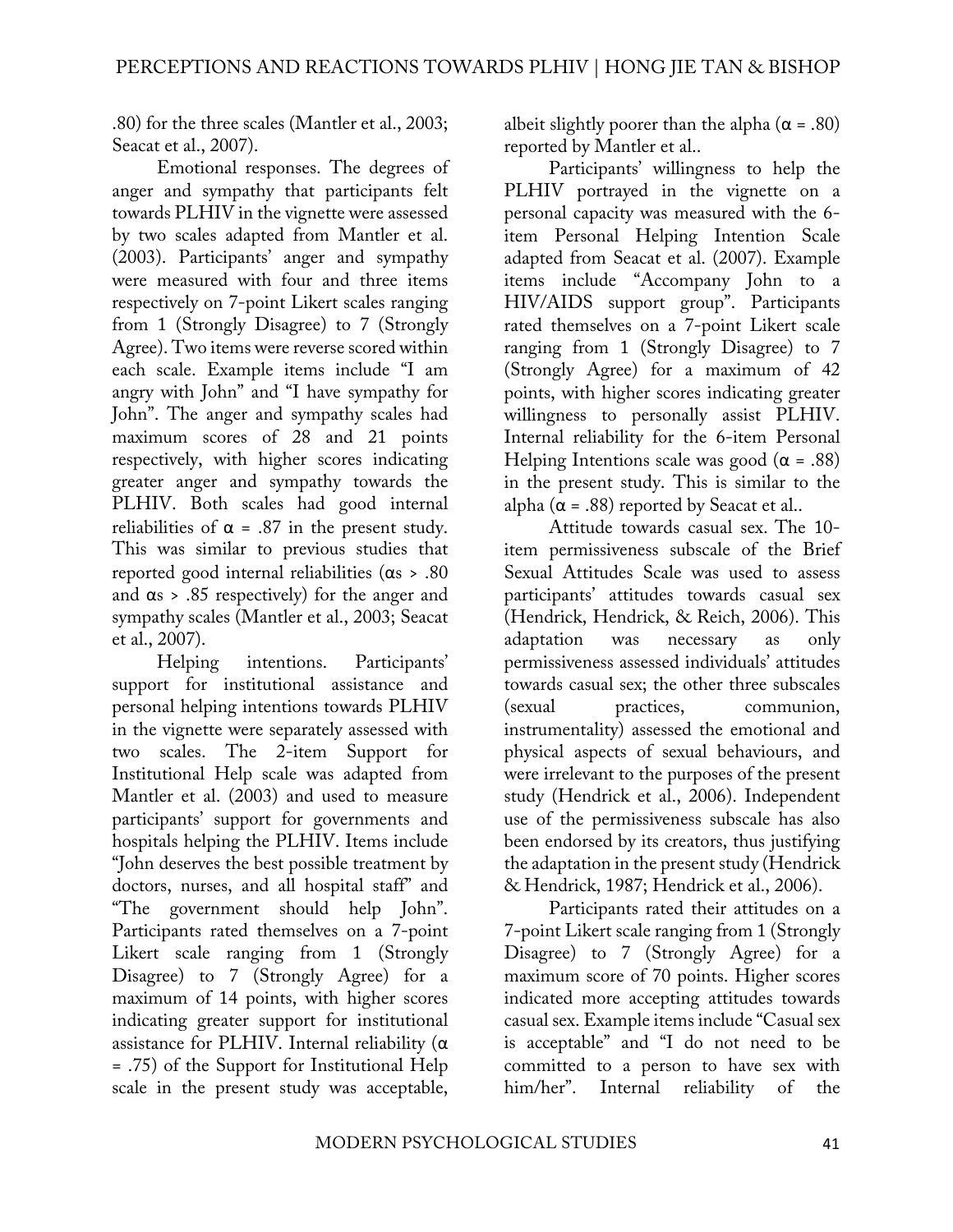permissiveness subscale was excellent ( $\alpha$  = .93) in the present study. This is similar to the high alphas ( $\alpha$  > .90) reported by the scale creators (Hendrick et al., 2006).

#### **Procedure**

Upon signing up for the study, participants received an email containing their participant number and a link containing one of four possible vignettes that they had been randomly assigned to read along with the accompanying questionnaire. Participants were instructed to read the vignettes and complete the accompanying questionnaire in their own time. Upon submission of the questionnaire, participants were sent a debriefing email detailing the aims and hypotheses of the study.

The vignettes and questionnaire were pilot tested with 12 undergraduates at the National University of Singapore. All pilot participants passed the manipulation-check items and noted that the vignettes were easy to understand. Minor edits were made to correct grammatical and spelling errors pointed out by the pilot participants.

#### **Results**

Nine (3%) out of 253 participants failed one or both items in the manipulation check and their responses were excluded from the final analyses. The responses of the remaining participants (*n* = 244) were analysed with IBM SPSS Statistics 19. A 2 (HIV onset controllability) x 2 (PLHIV gender) MANCOVA was conducted to test hypotheses 1 and 2. Hierarchical multiple regressions were ran to test hypotheses 3 and 4. Participants' gender was controlled for in every analysis as it has been shown to be a covariate of emotional reactions and helping intentions towards PLHIV (Dooley, 1995). **Hypothesis 1**

Hypothesis 1 states that HIV onset controllability will affect participants' attributions, emotional reactions and helping intentions towards the PLHIV portrayed in the vignettes. Specifically, high HIV onset controllability will elicit stronger attributions, more negative emotions and decrease evaluators' willingness to help. The 2 x 2 MANCOVA revealed a significant main effect of HIV onset controllability, *F*(7, 233)  $= 84.537, p < .001, \eta_p^2 = .72$ , on participants' attributions, emotional responses and helping intentions towards PLHIV.

Univariate analyses showed significant main effects of HIV onset controllability on participants' attributions, emotional reactions and support for institutional assistance (see Table 1). Participants attributed significantly greater control, responsibility and blame to the PLHIV if he or she was portrayed as contracting HIV through casual sex (high HIV onset controllability) as compared to contracting HIV through an unfaithful partner (low HIV onset controllability). Participants also reported greater anger and less sympathy towards PLHIV in the high HIV onset controllability condition as compared to PLHIV in the low HIV onset controllability condition. Participants were also less willing to endorse institutional assistance for the PLHIV in the high HIV onset controllability condition as compared to the low HIV onset controllability condition. There was also a marginally significant main effect of HIV onset controllability,  $F(1, 239) = 3.335$ ,  $p = .069$ ,  $\eta_{\rho}^2$  = .02, on participants' willingness to personally assist the PLHIV. Participants were less willing to personally assist PLHIV in the high HIV onset controllability condition as compared to the low HIV onset controllability condition (see Table 1). Thus hypothesis 1 is supported as HIV onset controllability had significant main effects on participants' attributions, emotional reactions and institutional assistance, and a marginally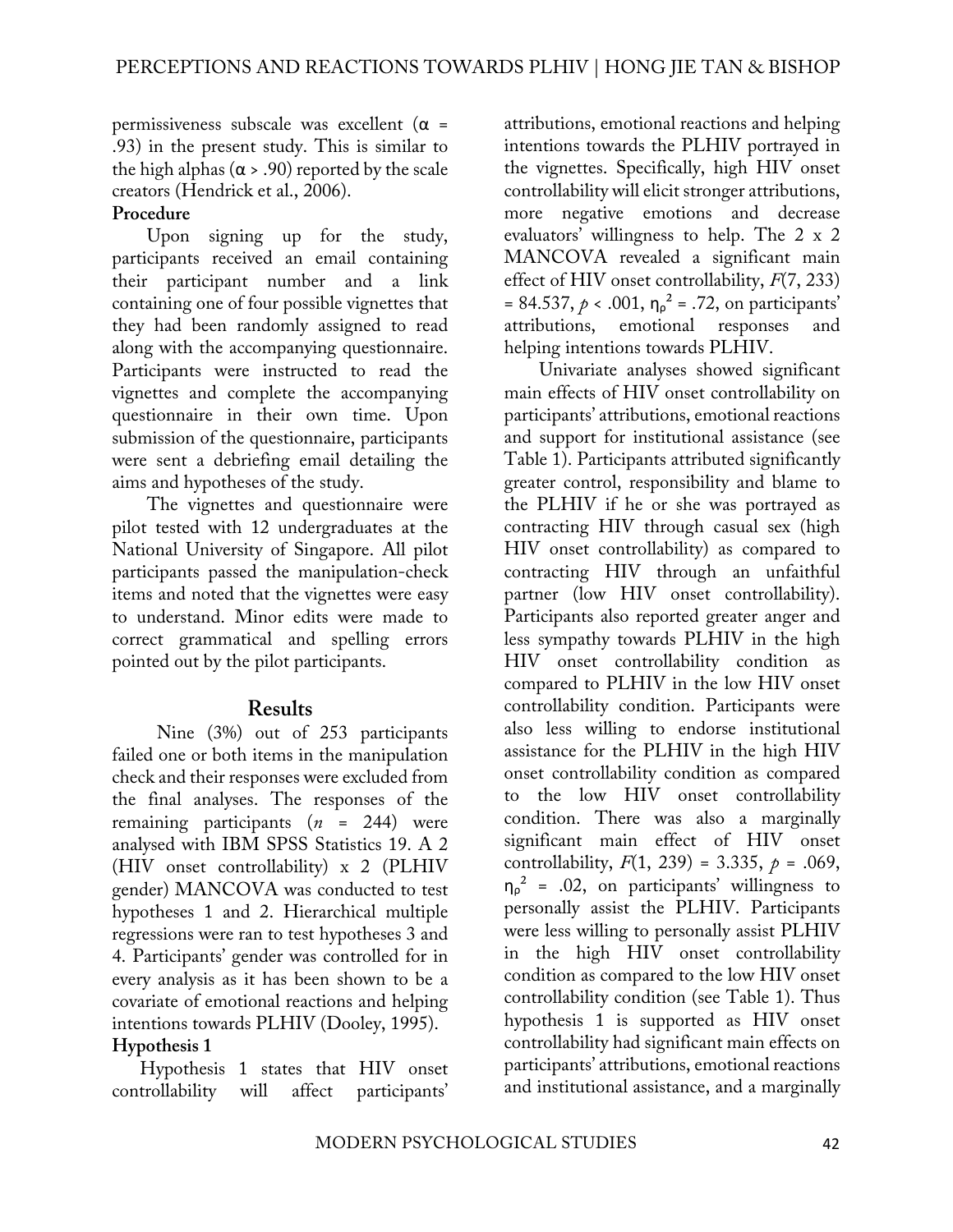significant main effect on participants' willingness to personally assist PLHIV. **Hypothesis 2**

Hypothesis 2 states that PLHIV gender will affect participants' attributions, emotional reactions and helping intentions towards the PLHIV portrayed in the vignettes. Specifically, female PLHIV will elicit weaker attributions and less negative emotions, and increase evaluators' willingness to help. The 2 x 2 MANCOVA revealed a marginally significant main effect of PLHIV gender, *F*(7, 233) = 1.941, *p* = .064, ηρ ² = .06, on participants' attributions, emotional responses and helping intentions towards PLHIV.

Univariate analyses showed a significant main effect of PLHIV gender on participants' sympathy (see Table 2). Participants reported greater sympathy towards female PLHIV (Jane) as compared to male PLHIV (John). There were no significant main effects of PLHIV gender for participants' attributions, anger, and helping responses (see Table 2). This explains the marginally significant effect of PLHIV gender on participants' attributions, emotional reactions and helping responses in the multivariate analysis. Thus hypothesis 2 is partially supported. The 2 x 2 MANCOVA showed no significant interaction effect of HIV onset controllability and PLHIV gender, *F*(7, 233) = .200, *p* > .05,  $\eta_{\rho}^2$  = .01, on participants' attributions, emotional responses and helping intentions towards PLHIV.

## **Hypothesis 3**

Hypothesis 3 states that participants' emotional reactions will mediate the effects of their attributions of control on helping intentions (personal and institutional assistance). Two hierarchical multiple regressions were first conducted to test the relationships between (a) participants'

attributions of control and their willingness to personally assist the PLHIV in the vignette; and (b) participants' attributions of control and their support for institutional assistance for the PLHIV. Participants' attributions of control predicted their support for institutional assistance for PLHIV (β = - .28, *p* < .001). However, participants' attributions of control did not predict their willingness to personally assist the PLHIV (β  $= -.10, p > .05$ ). Thus no further regression analyses were conducted for the latter.

Subsequently, six regression analyses were conducted to test the mediational effect of participants' anger and sympathy on the relationship between attributions of control and support for institutional assistance. Participants' attributions of control predicted their anger and sympathy (anger: β = .61,  $p \lt$ .001; sympathy: β = -.57, *p* < .001). Participants' anger and sympathy were also found to predict their support for institutional assistance (anger:  $β = -.40, p <$ .001; sympathy: β = .47, *p* < .001). When participants' anger was controlled for, their attributions of control did not predict their support for institutional assistance ( $\beta$  = -.06,  $p > .05$ ). Similarly, participants' attributions of control no longer predicted their support for institutional assistance after controlling for participants' sympathy (β = -.02, *p* > .05). This suggested that participants' emotional reactions (anger and sympathy) mediated the relationship between their attributions of control and support for institutional assistance. Thus hypothesis 3 is supported for participants' support for institutional assistance but not for personal assistance. **Hypothesis 4**

Hypothesis 4 states that attitudes towards casual sex will moderate the effect of female PLHIV's HIV onset controllability on participants' emotional and helping responses towards her. Specifically,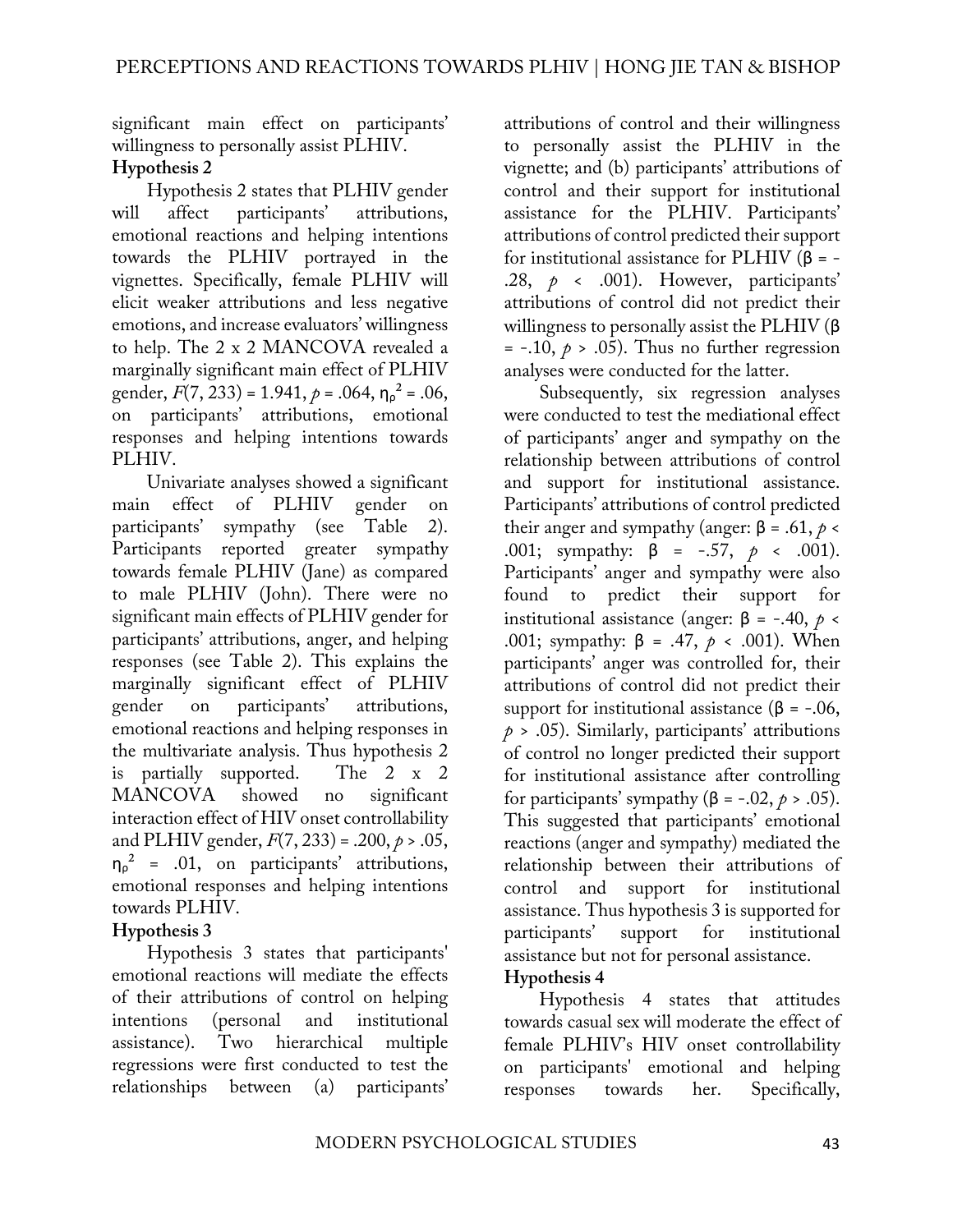participants with less accepting attitudes towards casual sex will report more negative emotions and be less willing to help female PLHIV with high HIV onset controllability. No difference will be observed in responses towards female PLHIV with low HIV onset controllability. This is also not expected to be the case for male PLHIV. As such a threeway interaction between PLHIV gender, controllability and attitude towards casual sex is predicted. PLHIV gender was coded -.5 for males and .5 for females. Together with the centred HIV onset controllability and attitude towards casual sex, the three variables were used to compute four interaction terms: (a) PLHIV gender x HIV onset controllability x attitude towards casual sex; (b) HIV onset controllability x attitude towards casual sex; (c) PLHIV gender x HIV onset controllability; (d) PLHIV gender x attitude towards casual sex (Aiken & West, 1991).

A set of four hierarchical multiple regression analyses (controlling for participants' gender) were conducted to examine the 3-way interaction on participants' anger, sympathy, willingness to render personal assistance and support for institutional assistance for the PLHIV in the vignettes. The results are presented in Table 3. As can be seen in this table none of the three-way interactions were statistically significant indicating that Hypothesis 4 was not supported.

However, the 2-way interaction between HIV onset controllability and attitude towards casual sex significantly predicted participants' anger and support for institutional assistance. Thus attitude towards casual sex moderated the effect of HIV onset controllability on participants' anger and support for institutional assistance, an effect that was not dependent on the gender of the PLHIV. Figure 1 presents the relation between HIV onset controllability

and participants' anger when they have less accepting attitudes towards casual sex (1 SD below the mean) and more accepting attitudes towards casual sex (1 SD above the mean). Specifically, participants with less accepting attitudes towards casual sex reported a markedly greater increase in anger towards PLHIV with high HIV onset. Additionally, participants with more accepting attitudes towards casual sex reported greater anger towards PLHIV with low HIV onset. Figure 2 presents the relation between HIV onset controllability and participants' support for institutional assistance when they have less accepting attitudes towards casual sex and more accepting attitudes towards casual sex. Specifically, participants with more accepting attitudes towards casual sex were more willing to support institutional assistance for PLHIV with low HIV onset as compared to participants with less accepting attitudes towards casual sex. However, the differences in support for institutional assistance for PLHIV in the high HIV onset condition do not appear to be particularly large. No significant effects were observed for the two 2-way interactions between PLHIV gender and attitude towards casual sex, and between PLHIV gender and HIV onset controllability.

## **Discussion**

The present study found that PLHIV with high HIV onset controllability elicited more negative attributions and emotional reactions from participants. Participants were also less supportive of institutional assistance for PLHIV with high HIV onset controllability. These findings corroborate extant literature which stated that HIV onset controllability influenced attributions as well as emotional responses and support for institutional assistance towards PLHIV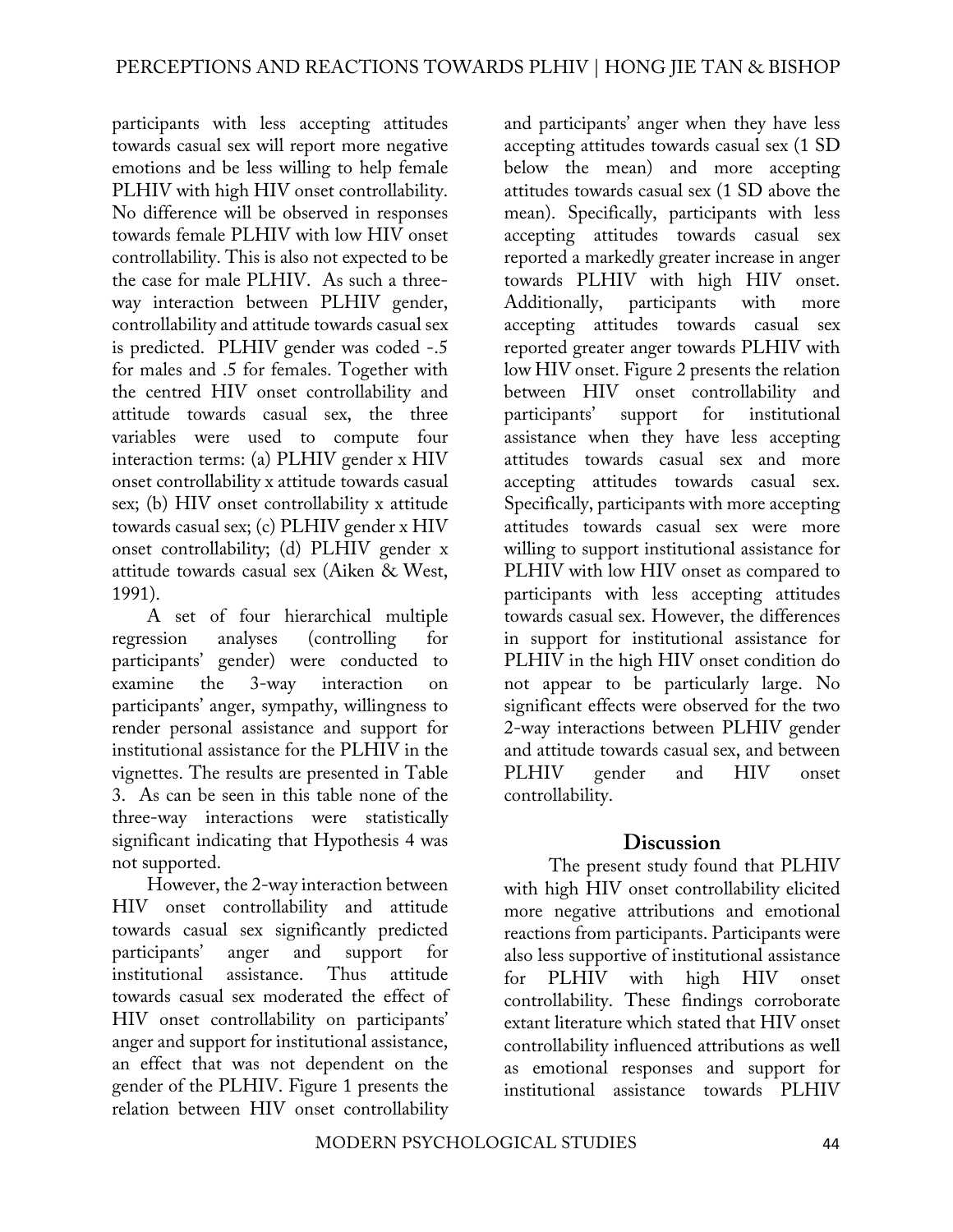(Dooley, 1995; Mantler et al., 2003; Seacat et al., 2007; Zhang et al., 2013). Additionally, participants' anger and sympathy mediated the relationship between their attributions of control and their support for institutional assistance in the present study. This novel finding extends the attributional helping model by showing that emotional responses mediate the effect of control attributions on indirect help such as support for policies that aid PLHIV.

Additionally, this first set of findings shows that participants do not respond uniformly to victims of sexually transmitted HIV. In the present study, participants' responses towards PLHIV varied as a function of controllability present in circumstances surrounding sexually transmitted HIV. This reflects the complex conditions of sexually transmitted HIV that might exist in reality, thus facilitating more realistic assessments of the model's practical applications. In this way, the present research builds on previous results which showed that participants' responses towards PLHIV vary with HIV transmission modes such as intravenous drug use and unprotected sex, but did not explore differences in responses towards PLHIV with similar HIV transmission modes (Dooley, 1995; Mantler et al., 2003; Seacat et al., 2007; Zhang et al., 2013). Future studies can examine whether variations in controllability of circumstances surrounding other HIV transmission modes like intravenous drug use can influence responses towards PLHIV.

Interestingly, the effect of HIV onset controllability on participants' personal helping intentions was marginally significant in the present study. Participants' attributions of control also did not influence their personal helping intentions, thus precluding the mediational effect of their emotional responses on this relation. These results differ from previous findings which reported

significant effects of HIV onset controllability on participants' willingness to personally assist PLHIV and a mediating effect of emotional responses on the relationship between attributions of control and personal helping intentions (Seacat et al., 2007; Weiner et al., 1988). The difference between the effects of HIV onset controllability on personal and institutional assistance suggests that the nature of assistance might have confounded participants' personal helping intentions. Unlike the distant nature of support for institutional assistance, personal assistance requires personal interaction with the PLHIV. A vast majority of Singaporeans are unwilling to have personal interactions with PLHIV to whom they have no blood relations (Health Promotion Board, 2012). As participants in the present study were undergraduates from a Singaporean university, a majority might be unwilling to personally interact with PLHIV who were portrayed as strangers. Indeed, the absence of any significant relationship between attributions of control and personal helping intention in the present study lends credence to the notion that participants' personal helping intentions were influenced by factors (eg. personal willingness to interact with PLHIV) other than the HIV onset controllability conditions. Future studies should assess individuals' willingness to interact with PLHIV alongside their personal helping intentions towards PLHIV in cultures with high HIV stigma to examine this confounding effect. It might also be more effective to target impersonal means of aiding PLHIV in these cultures as participants in the present study were more willing to support institutional assistance despite their misgivings about personally helping PLHIV. Future research can investigate this possibility.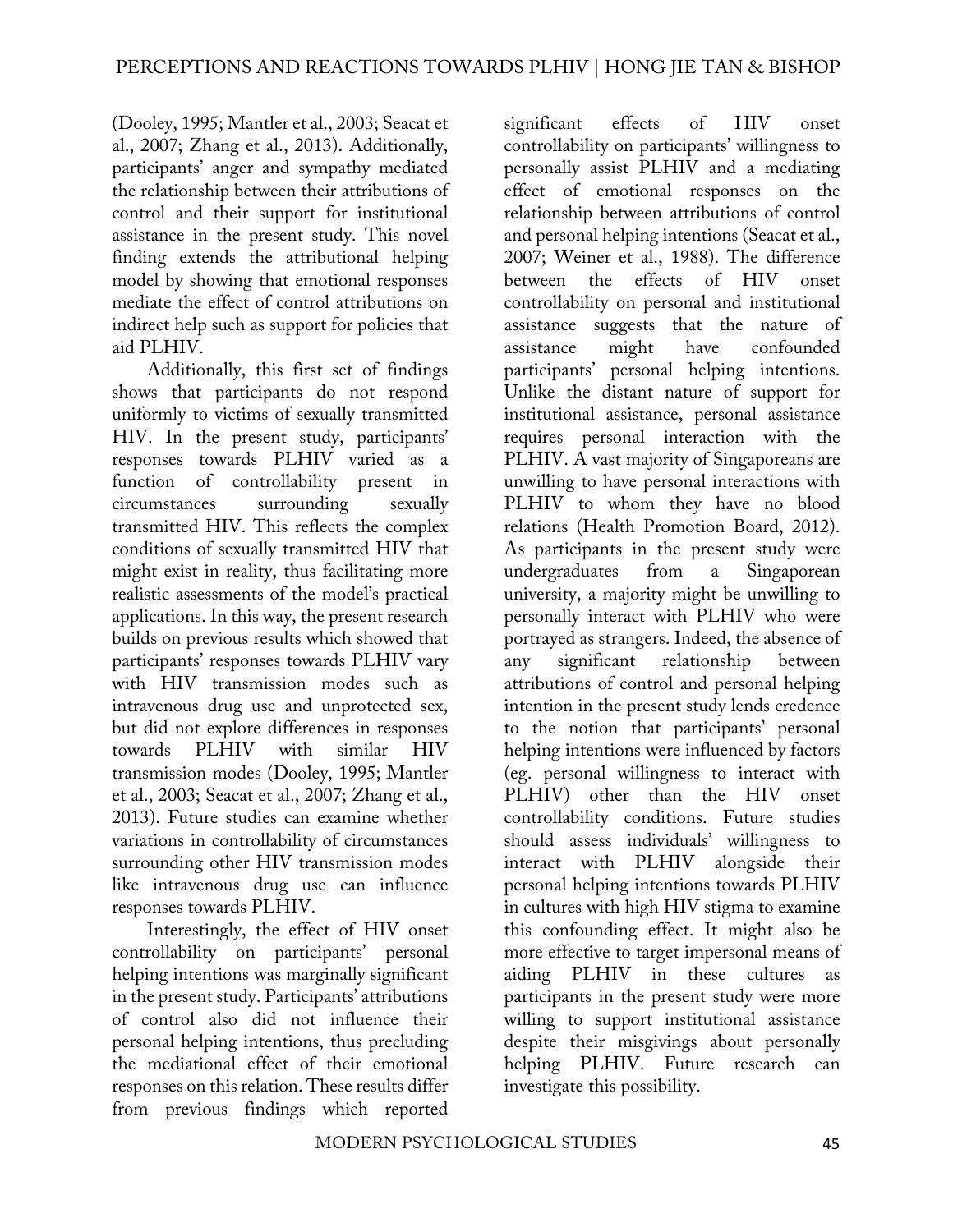With regard to PLHIV gender, participants felt greater sympathy towards female PLHIV in the present study. This is similar to a previous study which showed that female PLHIV elicit greater sympathy than male PLHIV (Norman, Carr, & Jimenez, 2006). The significant effect of PLHIV gender on sympathy in the absence of any accompanying significant effects on participants' attributions suggests that the greater sympathy reported towards female PLHIV was not brought about by differences in attributions of control for male and female PLHIV in the present study. Indeed, this can be expected as attributions of control are not the sole determinants of sympathy (Weiner, 1985). An alternative explanation for the significant effect of PLHIV gender on sympathy in the present study is the perception that females tend to suffer more from negative incidents (Loewenstein & Small, 2007). In the present study, the female PLHIV might have been perceived to be affected more severely by her HIV diagnosis, thus eliciting greater sympathy among participants. This perception might have also contributed to previous reports of greater sympathy towards female PLHIV (Norman et al., 2006).

This second set of findings also suggest that PLHIV gender might be less important than other PLHIV characteristics such as HIV onset controllability in influencing responses towards them. Nonetheless, future research should not ignore the role of PLHIV gender as it might assume greater importance in the absence of salient information. Weiner et al. (1988) noted that individuals base their attributions on salient information and ignore less salient information. Given the strong association between HIV and sexual behaviour as well as the restriction of the present study's HIV onset controllability conditions to casual sex and sexual contact with an unfaithful partner, PLHIVgender

might have been marginalised in favour of the HIV onset conditions when participants were forming attributions and responding to the PLHIV. Since details of the circumstances surrounding HIV infection might be withheld in media and campaign portrayals of PLHIV to protect their privacy, the effect of PLHIV gender in the absence of salient information warrants further investigation.

Two unexpected moderating effects of attitudes towards casual sex were also discovered despite the absence of support for Hypothesis 4. Participants with less accepting attitudes towards casual sex experienced greater increment in anger towards PLHIV with high HIV onset controllability. One possible explanation for this finding is the moral judgement of PLHIV (Lau & Tsui, 2005). Participants with less accepting attitudes towards casual sex might have stronger moral standards for acceptable sexual behaviour, thus leading to stronger moral judgement of PLHIV who were portrayed as contracting HIV through casual sex. It is also intriguing to note that participants with more accepting attitudes towards casual sex were more supportive of institutional assistance for PLHIV with low HIV onset controllability despite reporting greater anger towards these PLHIV. This differs from the the attributional helping model, which predicted that greater anger reduces willingness to help (Weiner, 1995). If replicated, it might suggest the inclusion of evaluators' characteristics such as attitudes towards casual sex alongside target characteristics such as HIV onset controllability in the attributional helping model to improve its predictive value. Future studies should also assess the impact of other attitudes such as homophobia on responses towards gay or lesbian PLHIV.

Practical implications of the current research include the careful management of information about the causes of PLHIV's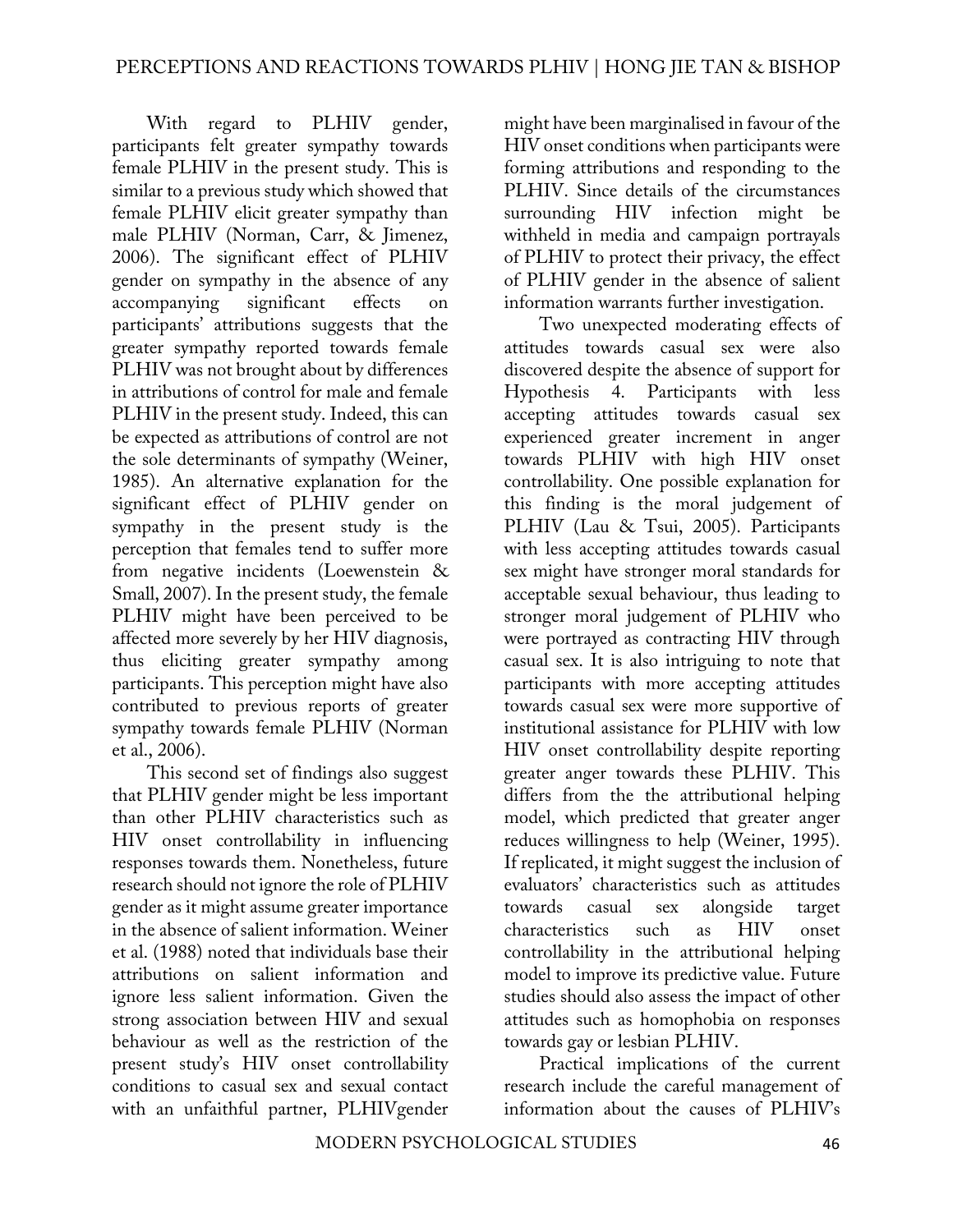HIV positive status to avoid reinforcing negative stereotypes of PLHIV and eliciting negative responses towards them. These negative responses can extend beyond the individual to include their withdrawal of support for policies favouring PLHIV, thus emphasizing the importance of such information management. Additionally, HIV awareness and anti-stigma messages can feature more sympathetic PLHIV such as HIV positive females in order to draw attention to this under-represented group (Wong et al., 2013). Media and campaign portrayals of PLHIV should also be mindful of the audience's attitudes and beliefs. Perhaps portrayals of PLHIV can focus on their everyday lives and avoid drawing undue attention to the causes of their HIV condition. This will help to foster a positive environment in which negative impressions of PLHIV and HIV stigma are not implicitly reinforced.

There are three limitations in the present study. Firstly, the vignettes used in the present study are short and simple. This simplicity facilitated the manipulation of independent variables and was useful in examining the attributional helping model in the Singaporean context. However, it might not capture all the nuances contained within a genuine account of HIV infection shared by a PLHIV, thus limiting the external generalisability of the current findings. Future investigations can address this by using more complex vignettes perhaps examining the influence of PLHIV's coping strategies and post-infection behaviour on evaluators' perceptions and responses. Secondly, the causes of HIV were limited to sexual transmission in the present study. While this yielded some interesting findings and made the present vignettes more representative of the HIV situation in Singapore, an exploration of other modes of HIV transmission (eg. IV drug transmission

and mother-to-child) in the Singaporean context will be informative as evaluators' attributions and responses to PLHIV have been shown to vary with HIV transmission modes. Lastly, the present study was conducted with undergraduates who are predominantly Han Chinese. As such, the current findings might not be generalisable to the general population. Replicating the current experimental paradigm with ethnically diverse participants drawn from the general population will help to enhance external generalisability of the present findings.

Nonetheless, the present results remain noteworthy due to their novelty and value for future research. To reiterate, evaluators' characteristics such as attitudes towards casual sex might enhance the predictive value of the attributional helping model in scenarios involving sexual transmission of HIV. The attributional helping model should also be tested with scenarios that reflect the complex realities of HIV transmission to assess its practical applications. Finally, efforts can be made to encourage impersonal aid or support for PLHIV in cultures with greater reluctance to interact personally with PLHIV. This could gradually foster greater social acceptance of PLHIV and serve as a positive step towards the creation of enabling environments that can safeguard and advance the rights of PLHIV.

#### **References**

- Aiken, L. S., & West, S. G. (1991). *Multiple regression: Testing and interpreting interactions.* Newbury Park: Sage.
- Borchert, J., & Rickabaugh, C. A. (1995). When illness is perceived as controllable: The effects of gender and mode of transmission on AIDS-related stigma. *Sex Roles, 33*(9-10), 657-668.
- Chua, A. (2009). HIV: Time for the medical community to move forward. *Annals Academy of Medicine Singapore, 38*, 97-98.
- Cobb, M., & de Chabert, J. T. (2002). HIV/AIDS and care provider attributions: who's to blame? *AIDS Care:*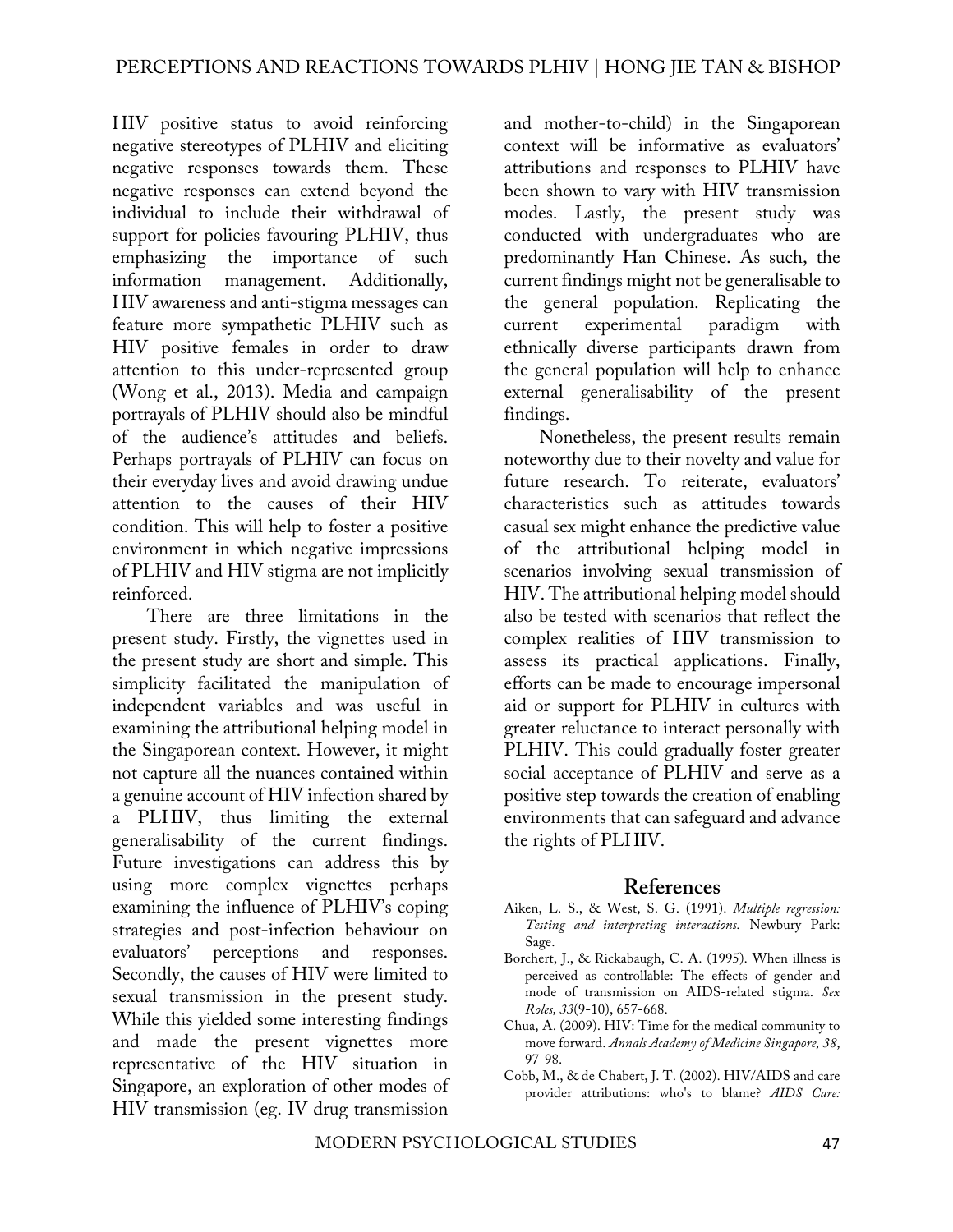*Psychological and Socio-medical Aspects of AIDS/HIV, 14*(4), 545-548.

- Dooley, P. A. (1995). Perceptions of the onset controllability of AIDS and helping judgements: An attributional analysis. *Journal of Applied Social Psychology, 25*(10), 858- 869.
- Goffman, E. (1961). *Stigma: Notes on the managment of spoiled identity.* New York: Simon & Schuster.
- Health Promotion Board. (2012, April 5). *National Behavioural Surveillance Survey 2007 and Health Promotion Board's HIV AIDS Education Strategies*. Retrieved March 5, 2015, from Health Promotion Board Singapore: http://www.hpb.gov.sg/HOPPortal/faces/oracle/webce nter/portalapp/pages/NewsEvents/NewsDetail/NewsD
- Hendrick, C., Hendrick, S. S., & Reich, D. A. (2006). The brief sexual attitudes scale. *The Journal of Sex Research, 43*(1), 76-86.

etail.jspx?contentId=2338

- Hendrick, S., & Hendrick, C. (1987). Multidimensionality of sexual attitudes. *The Journal of Sex Research, 23*(4), 502-256.
- Herek, G. M. (1999). AIDS and stigma. *The American Behavioural Scientist, 42*(7), 1106-1116.
- Jones, E. E., Farina, A., Hastorf, A. H., Markus, H., Miller, D. T., & Scott, R. A. (1984). *Social stigma: The psychology of marked relationships.* New York: Freeman.
- Lau, J., & Tsui, H. (2005). Discriminatory attitudes towards people living with HIV/AIDS and associated factors: a population based study in the Chinese general population. *Sexually transmitted infections, 81*(2), 113- 119.
- Loewenstein, G., & Small, D. A. (2007). The scarecrow and the tin man: The vicissitudes of human sympathy and caring. *Review of General Psychology, 11*(2), 112-126.
- Mantler, J., Schellenberg, E. G., & Page, J. S. (2003). Attributions for serious illness: Are controllability, responsibility, and blame different constructs? *Canadian Journal of Behavioural Science, 35*(2), 142-152.
- Milhausen, R. R., & Herold, E. S. (2002). Reconceptualising the sexual double standard. *Journal of Psychology & Human Sexuality, 13*(2), 63-83.
- Miller, A. N., Fellows, K. L., & Kizito, M. N. (2007). The impact of onset controllability on stigmatisation and supportive communication goals toward persons with HIV versus lung cancer: A comparison between Kenyan and U.S. participants. *Health Communication, 22*(3), 207-219.
- Ministry of Health. (2014, December 12). *Update on the HIV/AIDS situation in Singapore 2013*. Retrieved February 6, 2015, from Ministry of Health: https://www.moh.gov.sg/content/moh\_web/home/stati stics/infectiousDiseasesStatistics/HIV\_Stats/updateon-the-hiv-aids-situation-in-singapore-20130.html
- Norman, L. R., Carr, R., & Jimenez, J. (2006). Sexual stigma and sympathy: Attitudes towards persons living with HIV in Jamaica. *Culture, Health & Sexuality, 8*(5), 423-433.
- Philip, J., Chadee, D., & Yearwood, R. P. (2014). Health care students' reactions towards HIV patients: examining prejudice, emotions, attribution of blame and willingness to interact with HIV/AIDS patients. *AIDS Care: Psychological and Socio-medical Aspects of AIDS/HIV, 26*(10), 1236-1241.
- Seacat, J. D., Hirschman, R., & Mickelson, K. D. (2007). Attributions of HIV onset controllability, emotional reactions and helping intentions: Implicit effects of victim sexual orientation. *Journal of Applied Social Psychology, 37*(7), 1442-1461.
- Singh, B. (2013, December 4). *HIV stigma pervasive*. Retrieved February 6, 2015, from The Straits Times: http://www.straitstimes.com/the-big-story/case-youmissed-it/story/hiv-stigma-pervasive-20131204
- Sprecher, S., Regan, P. C., McKinney, K., Maxwell, K., & Wazienski, R. (1997). Preferred level of sexual experience in a date or mate: The merger of two methodologies. *Journal of Sex Research, 34*, 327-337.
- UNAIDS. (2007). *Reducing HIV Stigma and Discrimination: a critical part of national AIDS.* Geneva: Joint United Nations Programme on HIV/AIDS.
- UNAIDS. (2013). *Global report: UNAIDS report on the global AIDS epidemic.* Joint United Nations Programme on HIV/AIDS (UNAIDS).
- Watson, V. J., Guagnano, G., & Davis, S. N. (2012). Understanding HIV stigma among university students: judgement, blame, and interpersonal avoidance. *Journal of Student Affairs Research and Practice, 49*(1), 33-49.
- Weiner, B. (1974). *Achievement motivation and attribution theory.* Morristown, N.J: General Learning Press.
- Weiner, B. (1980). A cognitive-(attribution)-emotionaction model of motivated behavior: An analysis of judgements of help-giving. *Journal of Personality and Social Psychology, 39*, 186-200.
- Weiner, B. (1985). An attributional theory of achievement motivation and emotion. *Psychological Review, 92*(4), 548-573.
- Weiner, B. (1995). *Judgements of responsibility.* New York: Guilford.
- Weiner, B., Perry, R. P., & Magnusson, J. (1988). An attributional analysis of reactions to stigmas. *Journal of Personality and Social Psychology, 55*(5), 738-748.
- Wong, M. L., Sen, P., Wong, C. M., Tjahjadi, S., Govender, M., Koh, T. T., . . . Vijaya, K. (2012). Human Immunodeficiency Virus (HIV) Prevention Education in Singapore: Challenges for the Future. *Annals of the Academy of Medicine Singapore, 41*(12), 602- 609.
- Zhang, A., Rivkin, I., & An, N. (2013). Responsibility judgements and responses to people living with AIDS in China: testing an attributional perspective. *Journal of Applied Social Psychology, 43*, 1029-1039.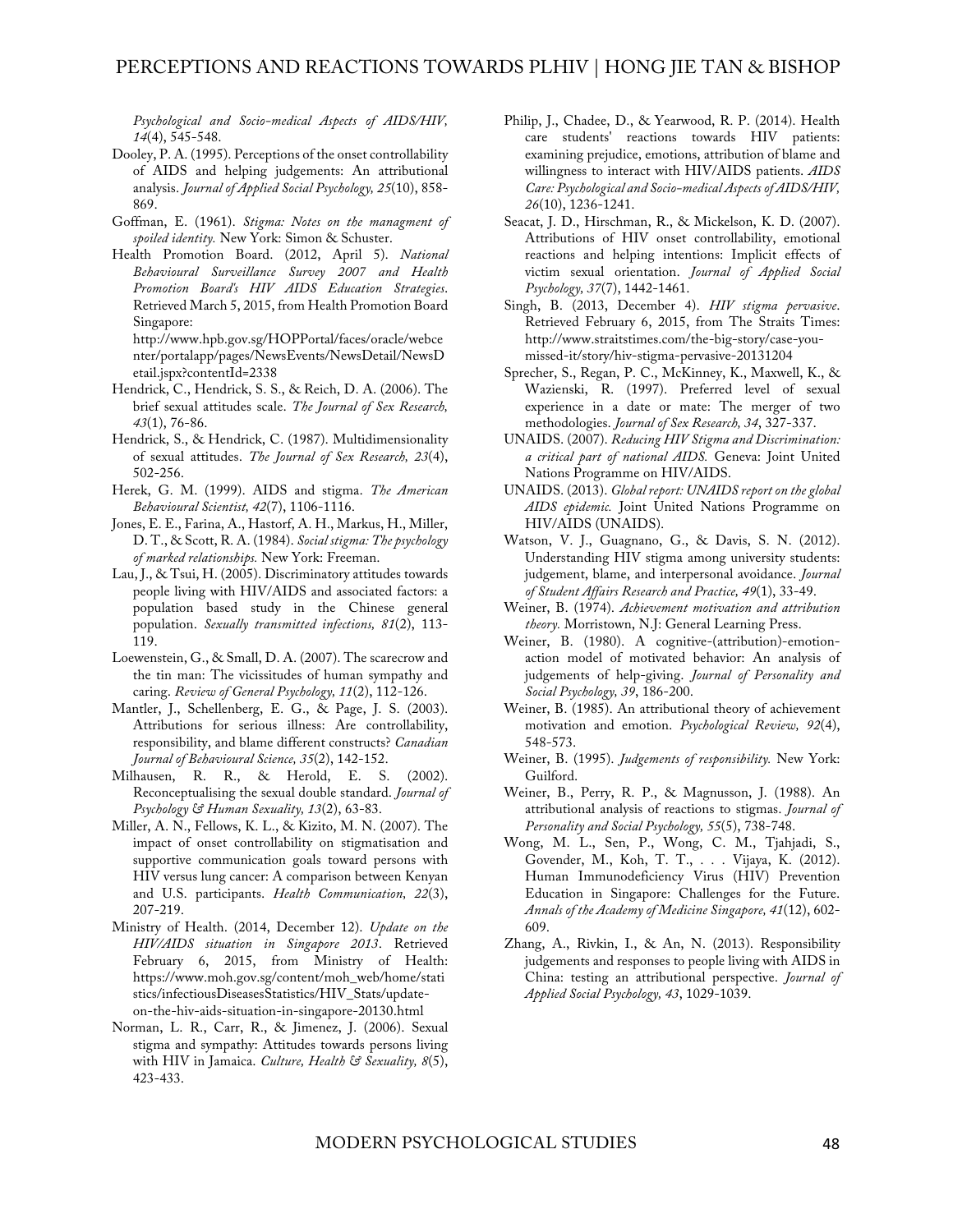#### PERCEPTIONS AND REACTIONS TOWARDS PLHIV | HONG JIE TAN & BISHOP

## **Appendix**

#### *Table 1*

*Main effects of HIV onset controllability on participants' attributions, emotional reactions and helping responses*

|                                 | <b>High Onset</b><br>Control |           | Low Onset Control |           |                   |          |
|---------------------------------|------------------------------|-----------|-------------------|-----------|-------------------|----------|
|                                 | Mean                         | <b>SD</b> | Mean              | <b>SD</b> | $\eta_{\rho}^{2}$ | F(1,239) |
| Control                         | 22.23                        | 4.02      | 10.17             | 4.00      | .70               | 548.536* |
| Responsibility                  | 21.50                        | 4.03      | 10.14             | 4.34      | .65               | 445.436* |
| Blame                           | 18.39                        | 4.77      | 8.92              | 3.95      | .54               | 281.137* |
| Anger                           | 14.34                        | 6.10      | 8.41              | 3.97      | .25               | 78.248*  |
| Sympathy                        | 14.46                        | 4.24      | 18.62             | 2.53      | .27               | 88.338*  |
| Personal Assistance             | 29.69                        | 7.60      | 31.45             | 7.06      | .02               | 3.335    |
| <b>Institutional Assistance</b> | 10.61                        | 2.46      | 11.68             | 1.99      | .05               | 13.660*  |

### $*\! p \cdot .001$

#### *Table 2*

*Main effects of PLHIV gender on participants' attributions, emotional reactions and helping responses*

|                          | Male PLHIV |           | Female PLHIV |           |                   |          |
|--------------------------|------------|-----------|--------------|-----------|-------------------|----------|
|                          | Mean       | <b>SD</b> | Mean         | <b>SD</b> | $\eta_{\rho}^{2}$ | F(1,239) |
| Control                  | 16.88      | 7.23      | 16.04        | 7.26      | .01               | 3.308    |
| Responsibility           | 16.45      | 6.94      | 15.67        | 7.16      | .01               | 2.589    |
| Blame                    | 14.36      | 6.35      | 13.37        | 6.54      | .02               | 3.637    |
| Anger                    | 12.09      | 5.81      | 10.94        | 6.08      | .01               | 3.499    |
| Sympathy                 | 15.64      | 4.15      | 17.22        | 3.90      | .05               | 13.057*  |
| Personal Assistance      | 30.21      | 7.17      | 30.83        | 7.60      | .01               | .476     |
| Institutional Assistance | 10.95      | 2.43      | 11.28        | 2.18      | .01               | 1.308    |

 $\frac{1}{2}$   $\phi$  < .001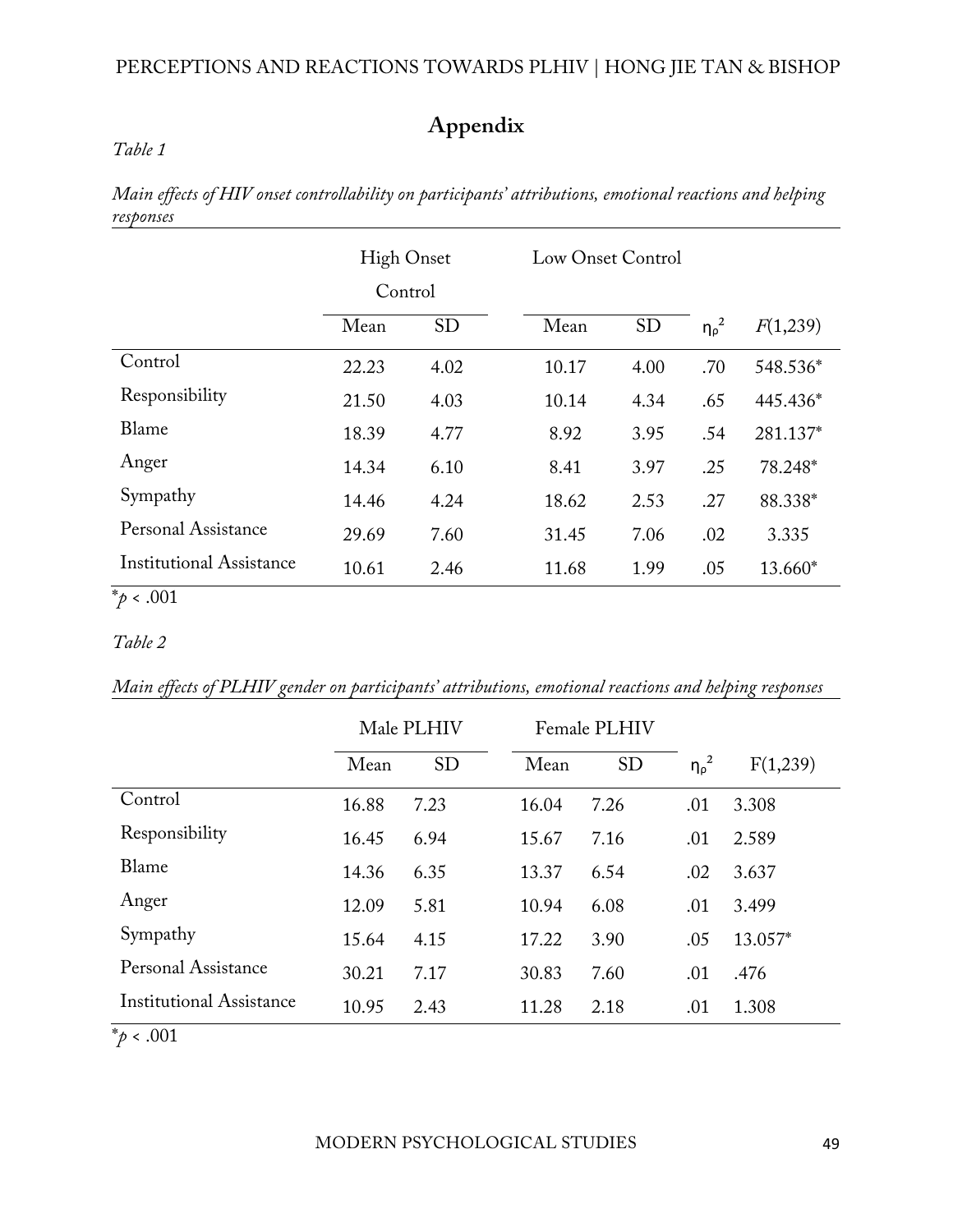#### *Table 3*

|                                                           | Anger   | Sympathy         | Personal<br>Assistance | Institutional<br>Assistance |
|-----------------------------------------------------------|---------|------------------|------------------------|-----------------------------|
|                                                           | β       | β                | β                      | β                           |
| HIV onset controllability                                 | $.50*$  | $-.52*$          | $-.12$                 | $-.23*$                     |
| PLHIV gender                                              | $-.10$  | $.20*$           | .05                    | .08                         |
| Attitude towards casual sex                               | $-.20*$ | .17 <sup>†</sup> | .02                    | .07                         |
| HIV onset x PLHIV gender                                  | .01     | .04              | $-.01$                 | .05                         |
| HIV onset x attitude towards<br>casual sex                | $-.16*$ | .10              | .04                    | $.14^{\dagger}$             |
| PLHIV gender x attitude<br>towards casual sex             | $-.05$  | .02              | .01                    | .03                         |
| HIV onset x PLHIV gender x<br>attitude towards casual sex | $-.01$  | .02              | $-.03$                 | $-.03$                      |

*Regression coefficients in the 3-way interaction model (PLHIV gender x HIV onset controllability x attitude towards casual sex)*

\**p* < .005; † *p* < .05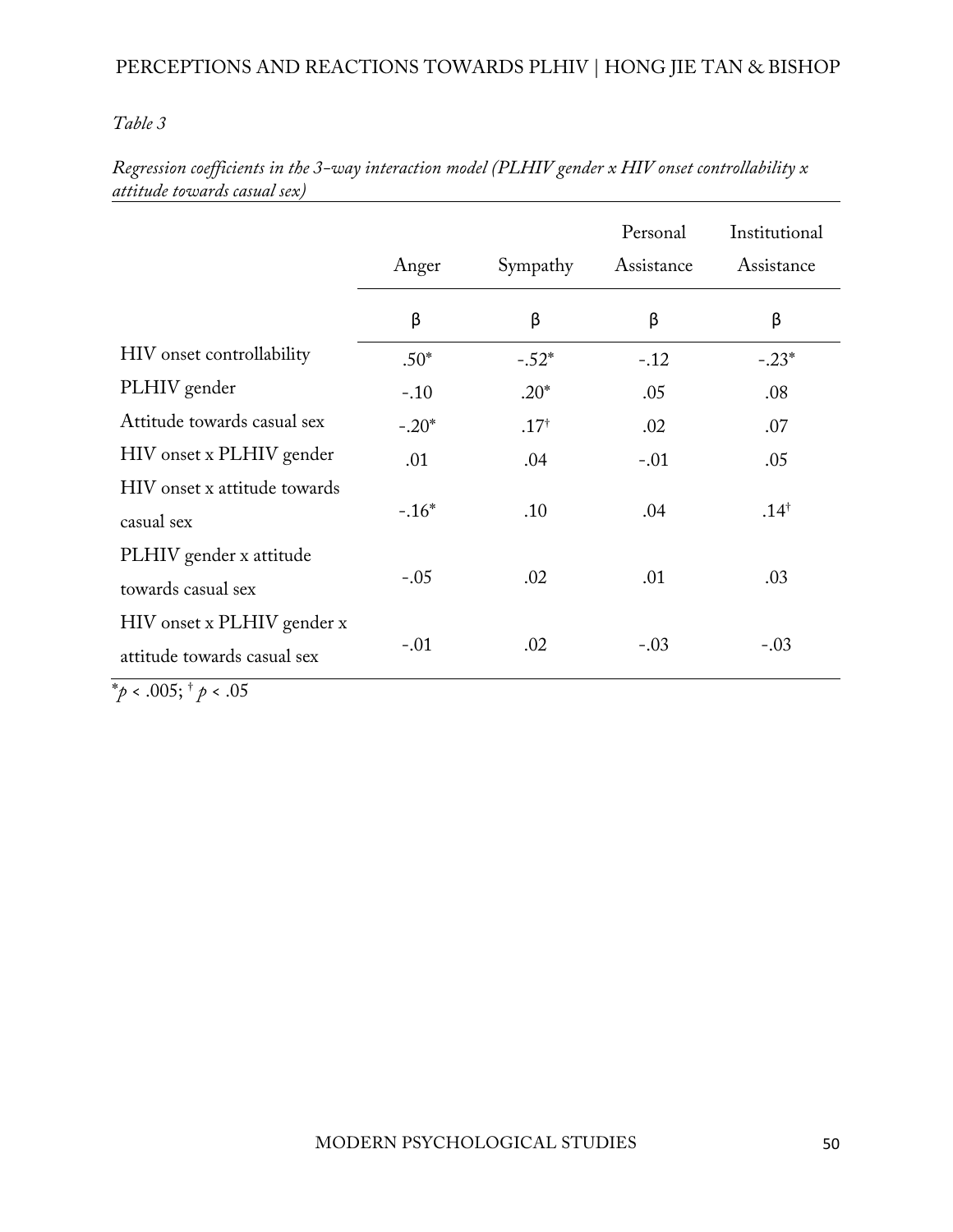